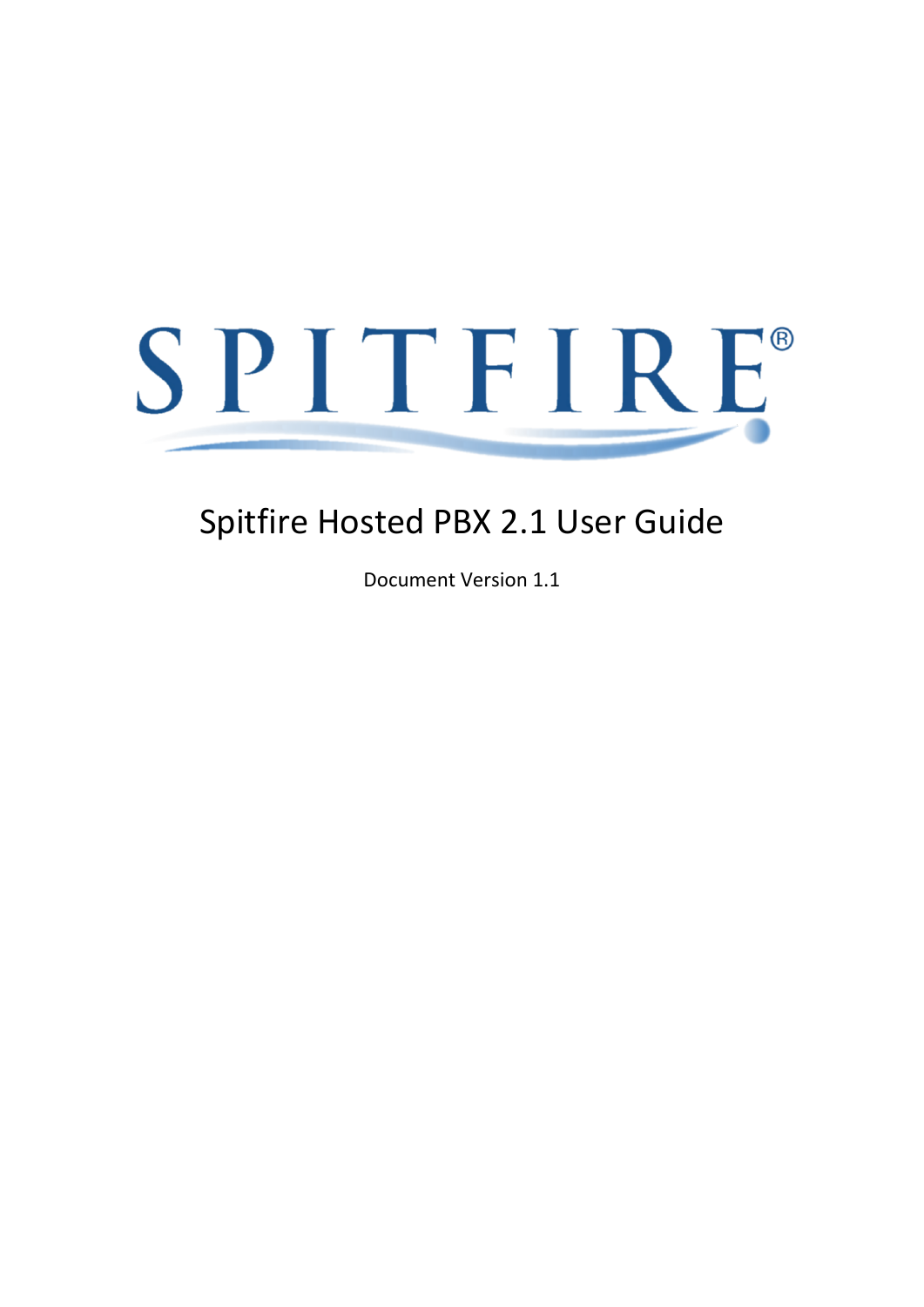### **Contents**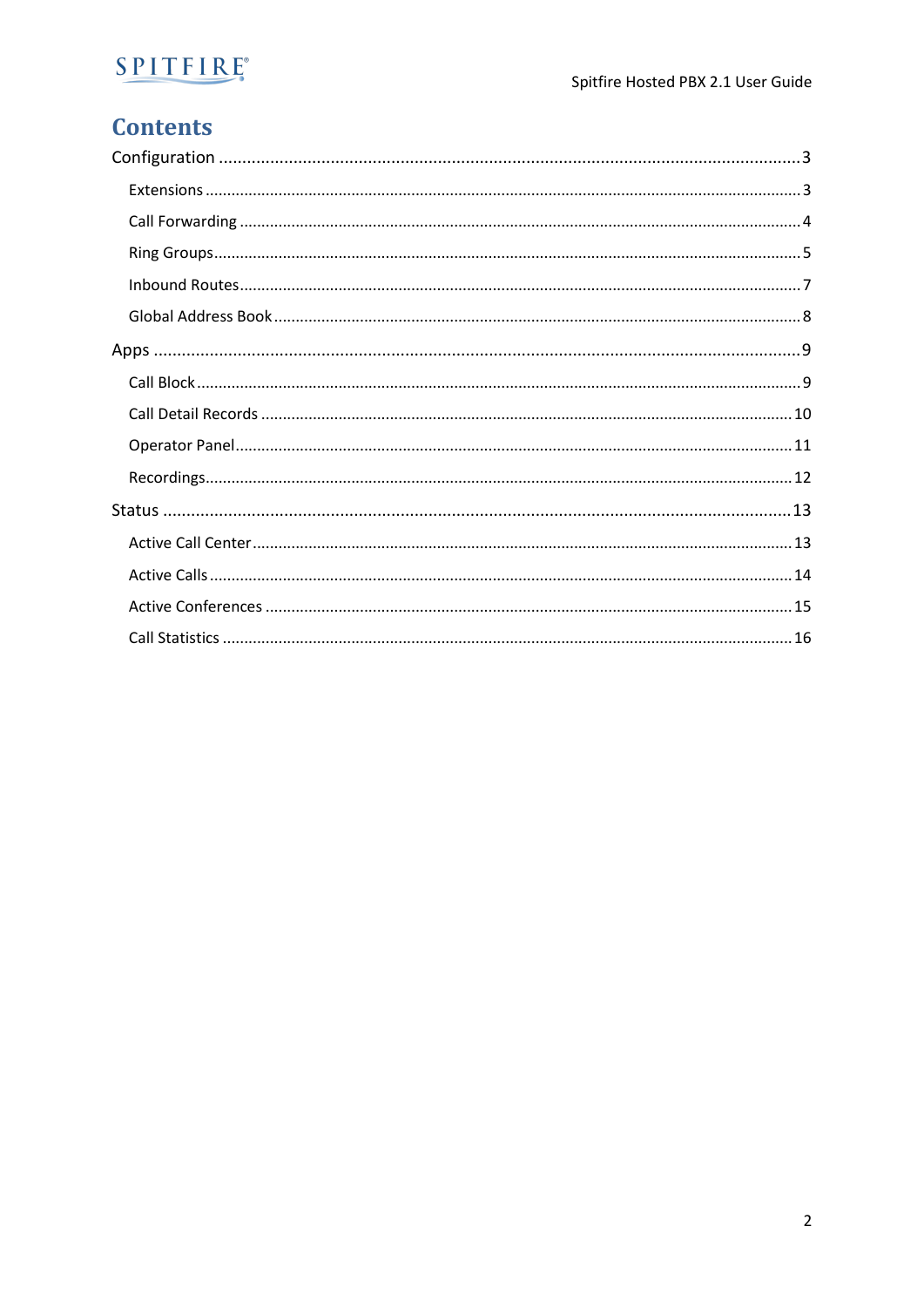

### <span id="page-2-0"></span>**Configuration**

### <span id="page-2-1"></span>**Extensions**

In order to edit individual extension settings, navigate to Configuration > Extensions and click on the extension you wish to edit.

### **Setting explanations:**

*Effective caller ID name = Presented name on internal calls*

*Effective caller ID number = Presented number on internal calls*

*Outbound caller ID number = Presented number on external calls*

*Call Group = Used for the call pickup feature. Extensions in the same Call Group will be able to pick up each other's calls. If left blank all extensions will be able to pick up each other's calls*

*Call Timeout = Time (in seconds) that the extension will ring for*

**The outbound caller ID number will always need to be populated with a valid CLI, even if it is just the default trunk CLI. The CLI should be without leading 0, e.g. 2075013000.**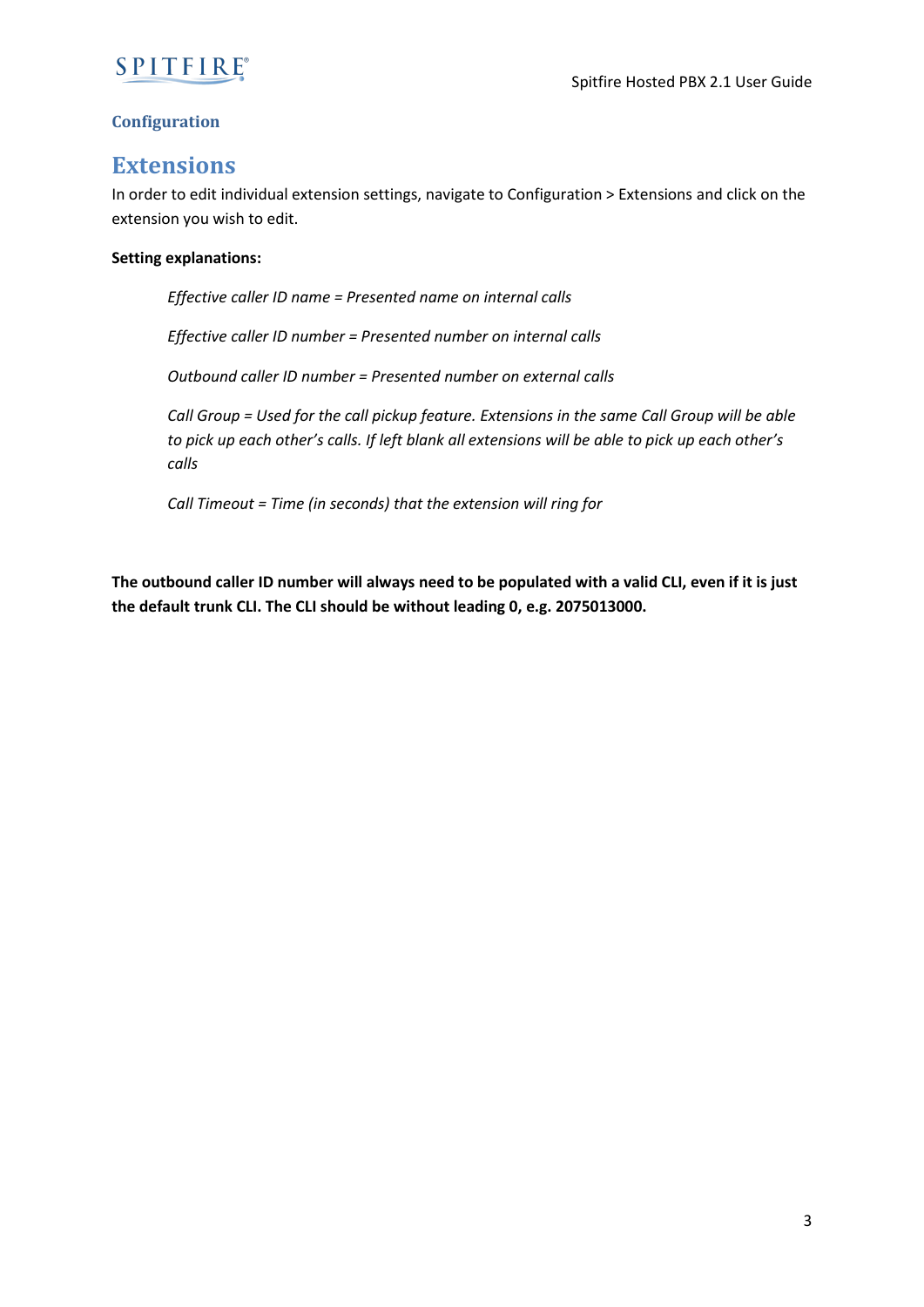### <span id="page-3-0"></span>**Call Forwarding**

To change call forwarding settings for an extension, navigate to the extension and click the "Call Routing" button at the top right of the page.

### **Setting explanations:**

*Call Forward = Forward call calls*

*On Busy = Only forward calls when the extension is busy*

*No Answer = Only forward calls when the extension does not answer*

*Not Registered =Only forward calls when the extension is not registered*

*Follow Me = This setting allows the extension to be reached at multiple numbers, for example on a mobile number as well. Note that for a call to ring on the extension and on another external number, both need to be entered:*

| <b>Follow Me</b> | Disabled <sup>O</sup> Enabled    |          |   |         |   |        |  |  |  |  |  |
|------------------|----------------------------------|----------|---|---------|---|--------|--|--|--|--|--|
| Destinations     | <b>Destination</b>               | Delay    |   | Timeout |   | Prompt |  |  |  |  |  |
|                  | 2001                             | 0        | ▼ | 20      |   | ▼      |  |  |  |  |  |
|                  | 07777123456                      | $\bf{0}$ | ۰ | 20      | ۰ | ▼      |  |  |  |  |  |
|                  |                                  | 0        | ۰ | 30      | ▼ | ▼      |  |  |  |  |  |
|                  |                                  | 0        | ۰ | 30      | ۰ | ▼      |  |  |  |  |  |
|                  |                                  | 0        | ۰ | 30      | ۰ | ▼      |  |  |  |  |  |
| Ignore Busy      | <b>◎</b> Disabled ◎ Enabled      |          |   |         |   |        |  |  |  |  |  |
| Caller ID Name   | Set the caller ID name prefix.   |          |   |         |   |        |  |  |  |  |  |
| Caller ID Number | Set the caller ID number prefix. |          |   |         |   |        |  |  |  |  |  |

*Do Not Disturb = Reject calls and send straight to voicemail (if enabled)*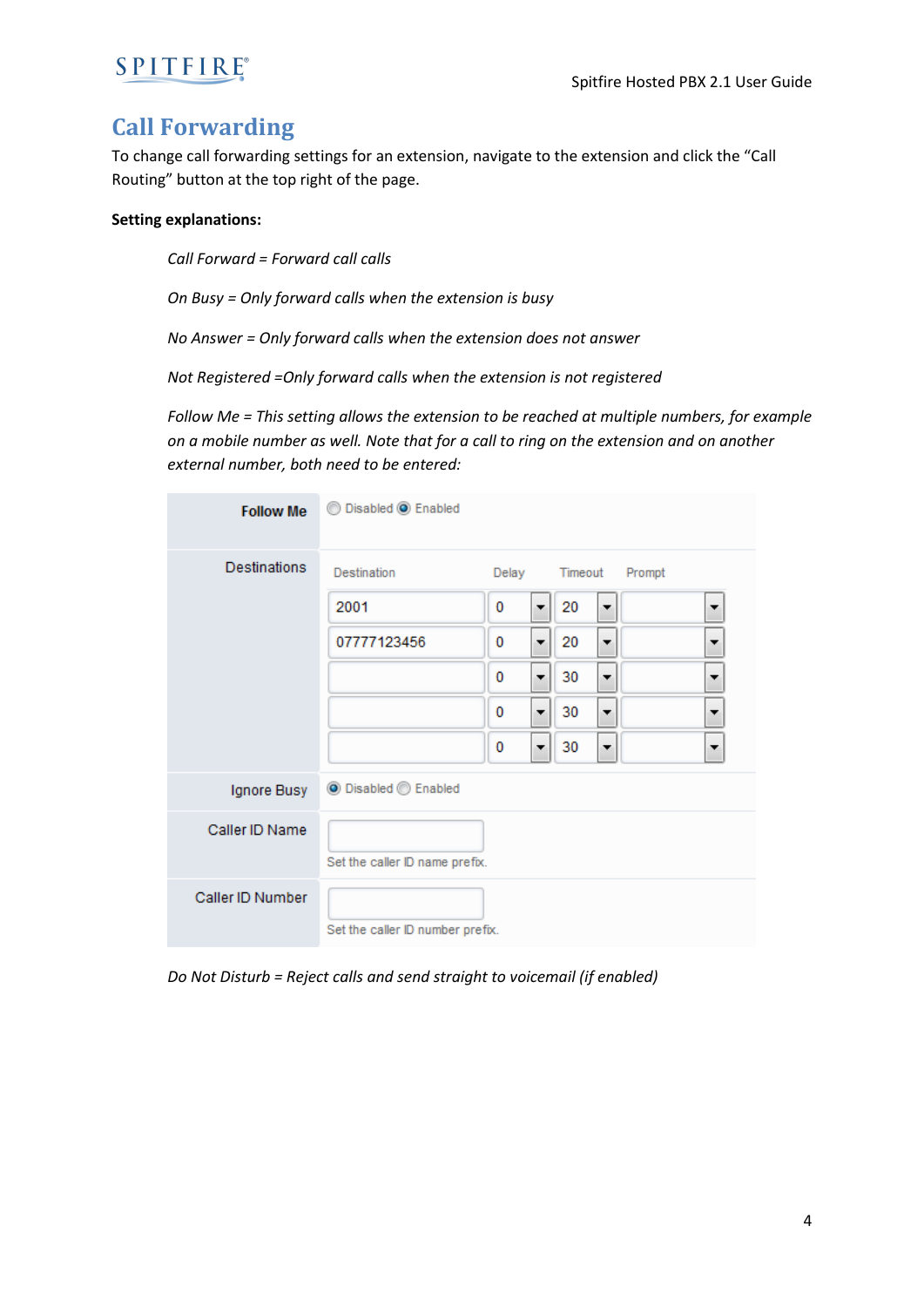### <span id="page-4-0"></span>**Ring Groups**

*Ring groups allow an inbound call to ring on multiple extensions at once or in sequence. They can be configured to ring using one of three different strategies and extensions can be placed at different levels within the group.*

Navigate to Configuration > Ring Groups and select the group you wish to edit.

There are 3 hunt strategies to select from:

- Simultaneous
	- o Rings all defined Destinations.
- Sequence
	- o Where order that is lower goes first.
- Random
	- o A random destination will ring.

If you select "Simultaneous" you are given an option of delaying each destination from ringing. Along with the timeout setting, this allows you to create different 'levels' within the ring group.

| <b>Name</b>         | Main<br>Enter a name.                              |         |                   |   |
|---------------------|----------------------------------------------------|---------|-------------------|---|
| <b>Extension</b>    | 7000<br>Enter the extension number.                |         |                   |   |
| <b>Strategy</b>     | Simultaneous<br>▼<br>Select the ring strategy.     |         |                   |   |
| <b>Destinations</b> | <b>Destination</b>                                 | Delay   | Timeout<br>Prompt |   |
|                     | 2001                                               | 0       | 15<br>۰           |   |
|                     | 2002                                               | 0<br>۰  | 15<br>۰           | ▼ |
|                     | 2003                                               | 10<br>۰ | 30<br>▼           | ▼ |
|                     | 2004                                               | 10<br>▼ | 30<br>۰           | ▼ |
|                     |                                                    | 0<br>▼  | 30<br>▼           | ▼ |
|                     | Add destinations and parameters to the ring group. |         |                   |   |

If you select "Sequence" you need to use the "order" dropdown to decide the order that destinations will ring in. If multiple destinations have the same order, the lowest numbered destination will be attempted first.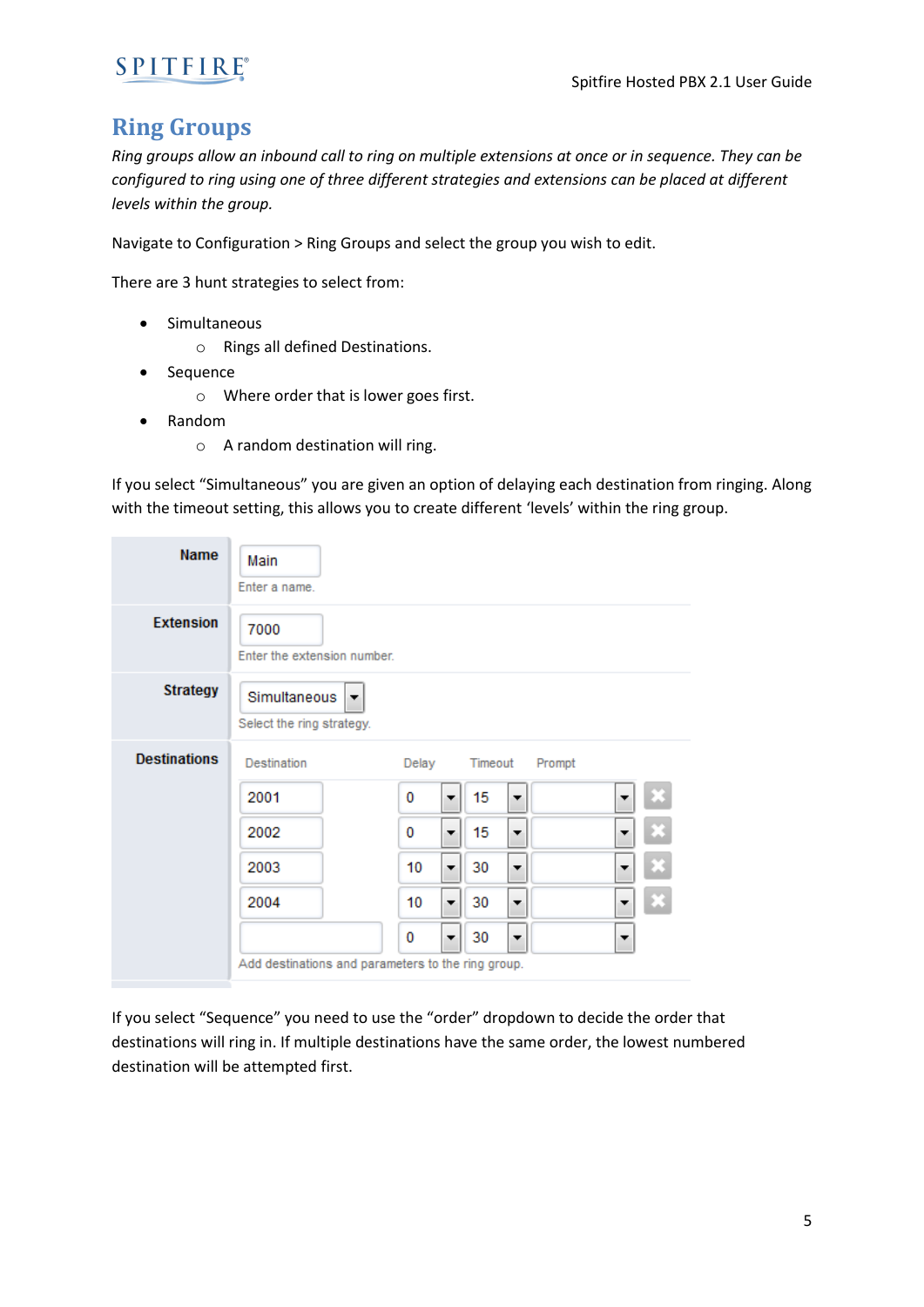| <b>Name</b>         | Main<br>Enter a name.                              |         |                   |        |
|---------------------|----------------------------------------------------|---------|-------------------|--------|
| <b>Extension</b>    | 7000<br>Enter the extension number.                |         |                   |        |
| <b>Strategy</b>     | Sequence<br>▼<br>Select the ring strategy.         |         |                   |        |
| <b>Destinations</b> | <b>Destination</b>                                 | Order   | Timeout<br>Prompt |        |
|                     | 2001                                               | 0<br>▼  | 20<br>▼           | ×<br>▼ |
|                     | 2002                                               | 5<br>۰  | 20<br>۰           | ×<br>▼ |
|                     | 2003                                               | 10<br>▼ | 20<br>۰           | ×<br>▼ |
|                     | 2004                                               | 15<br>▼ | 20<br>۰           | ×<br>▼ |
|                     |                                                    | 0<br>▼  | 30<br>۰           | ▼      |
|                     | Add destinations and parameters to the ring group. |         |                   |        |

You can also enter a timeout destination for any calls to the ring group that are not answered.

### **Relevant setting explanations:**

*CID Name Prefix = Add name prefix in addition to the calling number CID Number Prefix = Add number prefix in front of the calling number Forwarding = Set call forwarding for all calls to the hunt group*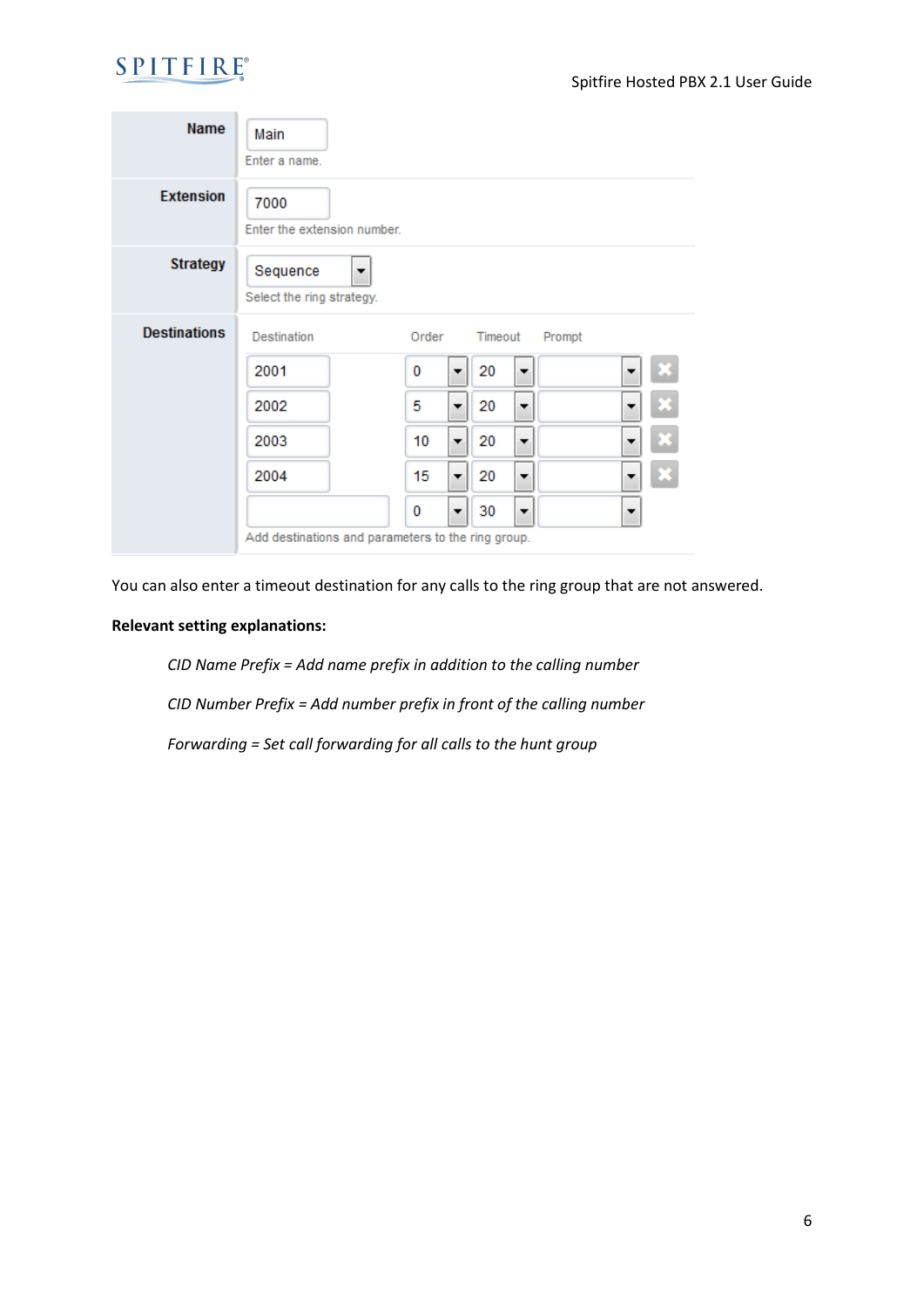

### <span id="page-6-0"></span>**Inbound Routes**

*Inbound Routes are used to send calls from an external number to an internal destination on the system.*

To add or edit an inbound route, navigate to Configuration > Inbound Routes.

The "Destination" is the external number, which must always include the leading 44, as per the example below. Following that, select where calls to that number should route using the "Actions" dropdown which will include all configured system extensions.

You can also add a Name prefix in front of the caller ID, which will be added when calls use the inbound route.

| Type                  | Inbound<br>Select the type.                              |
|-----------------------|----------------------------------------------------------|
| <b>Destination</b>    | 441887377921<br>Enter the destination.                   |
| Context               | public<br>Enter the context.                             |
| Actions               | 2001<br>▼<br>▼                                           |
| Caller ID Name Prefix | <b>DDI</b><br>Set a prefix on the caller ID name.        |
| Enabled               | True<br>÷<br>Set the current status of this destination. |
| Description           | Enter a description for this destination (optional).     |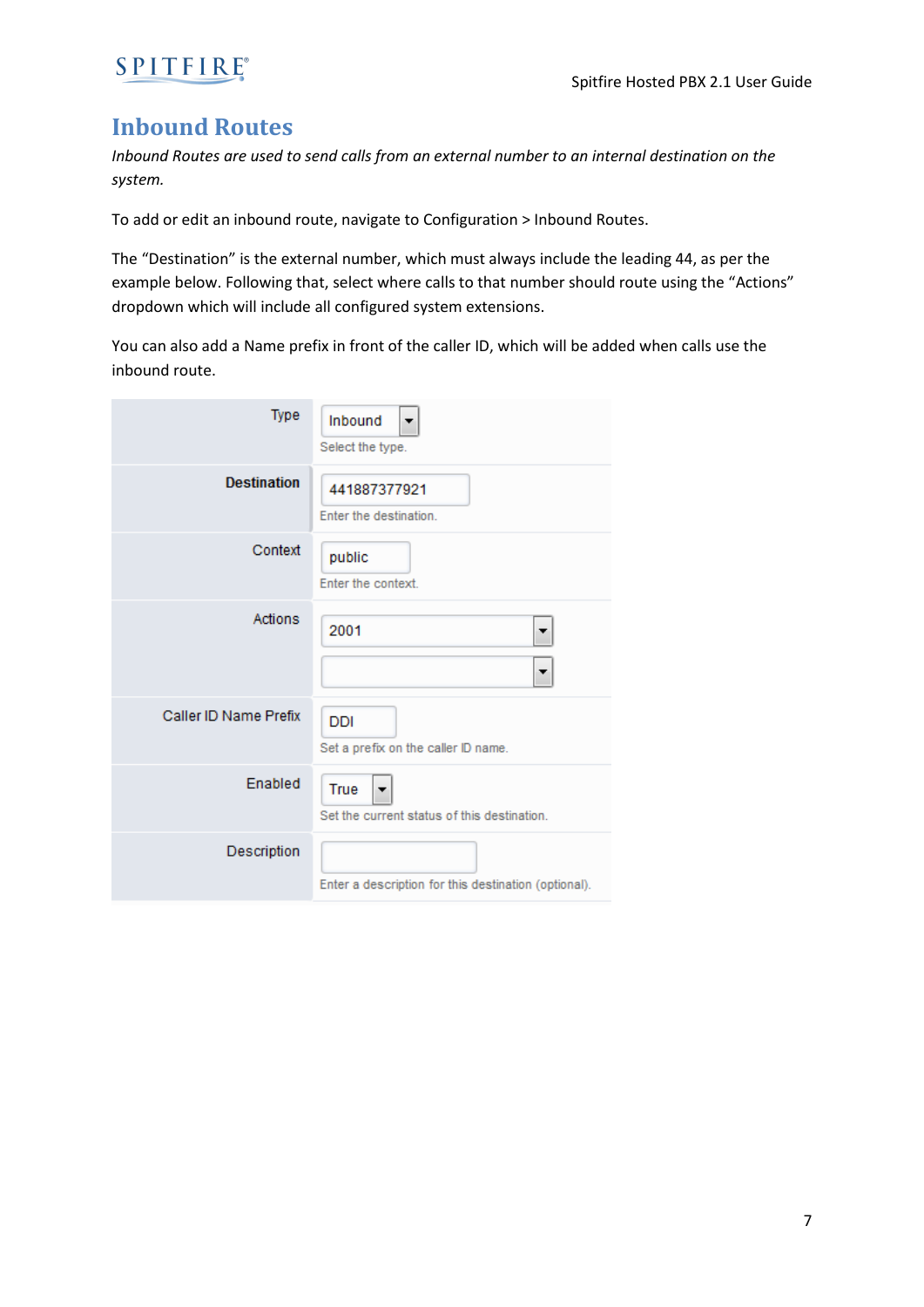### <span id="page-7-0"></span>**Global Address Book**

*The Global Address Book allows management of a shared contact list which can be accessed by all extensions on the domain.*

To add or remove contacts from the Global Address Book, navigate to Configuration > Global Address Book. Use the plus button to add a new contact or the cross button next to an existing contact to delete it. Existing contacts can also be edited by clicking the pencil icon next to the contact.

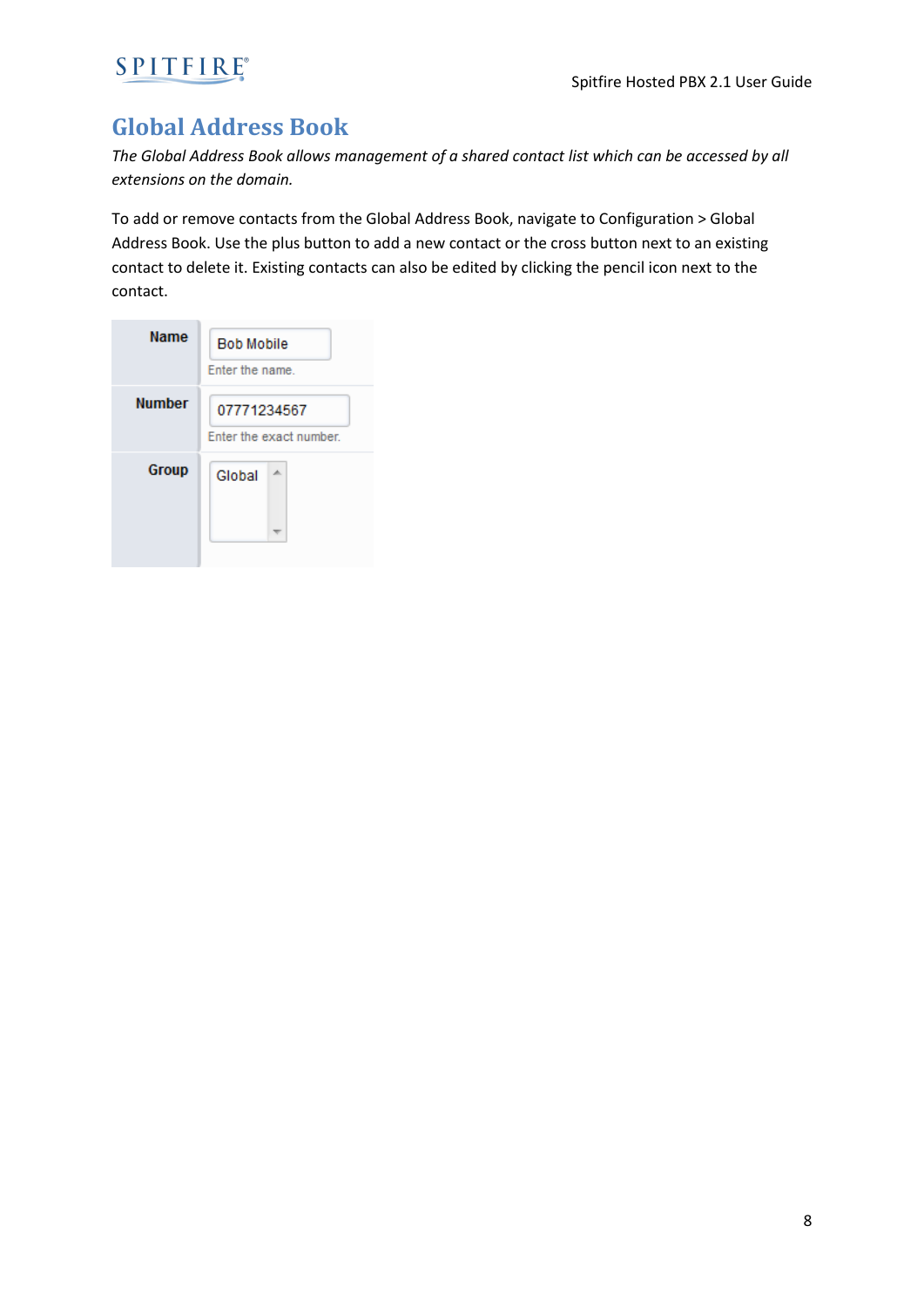### <span id="page-8-0"></span>**Apps**

### <span id="page-8-1"></span>**Call Block**

*Call Block allows the maintenance of a blacklist of blocked numbers.*

To add, edit or delete a blocked number, navigate to Apps > Call Block.

Enter the number including any leading zeroes, and give it a name. You can also choose how to respond to calls from this number – reject, return engaged, place the call on hold or send to a mailbox.

Each block can be enabled or disabled.

| <b>Number</b> | 02031418850<br>Enter the exact number.                            |
|---------------|-------------------------------------------------------------------|
| <b>Name</b>   | Nuisance<br>Enter the name.                                       |
| Action        | Reject<br>▼<br>Set an action for calls from this number.          |
| Enabled       | True<br>▼<br>Set to true to enable call blocking for this number. |
|               |                                                                   |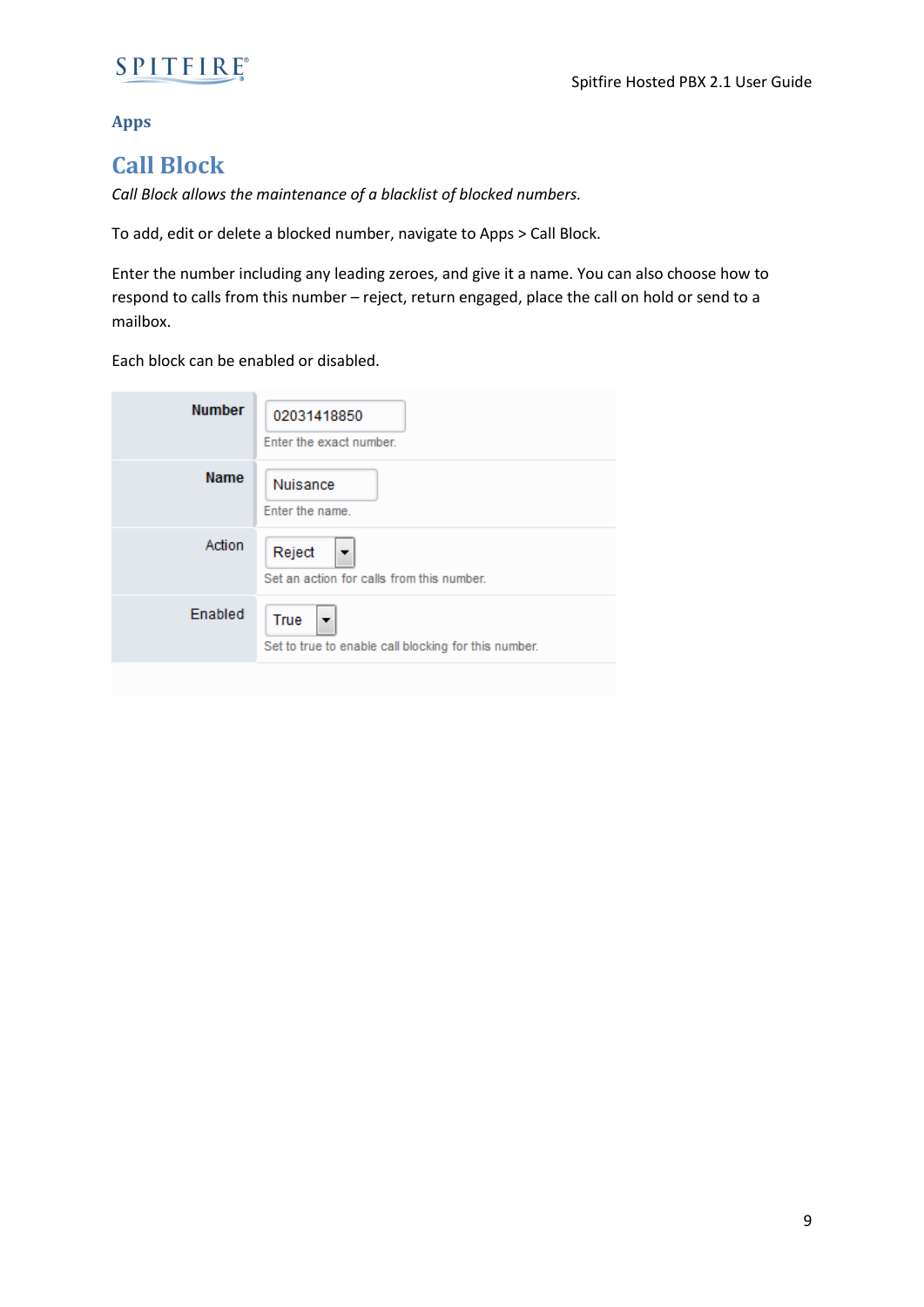### <span id="page-9-0"></span>**Call Detail Records**

*Call Detail Records allows you to view and search completed calls on the system.*

To view completed calls navigate to Apps > Call Detail Records.

The default view will show all completed calls on the system. The view can be filtered using the fields at the top of the list to show specific calls only. In the example below, the list has been filtered to show answered outbound calls from any extension beginning with "200" (2001, 2002, 2003 etc.).

| Direction     | Outbound                       | Source             | 200* | Start Range     | Erom<br><b>FIVIII</b> |  |
|---------------|--------------------------------|--------------------|------|-----------------|-----------------------|--|
| <b>Status</b> | Answered $\blacktriangleright$ | <b>Destination</b> |      | <b>CID Name</b> |                       |  |

The list can also be exported in PDF or CSV format using the "Export" button at the top of the page.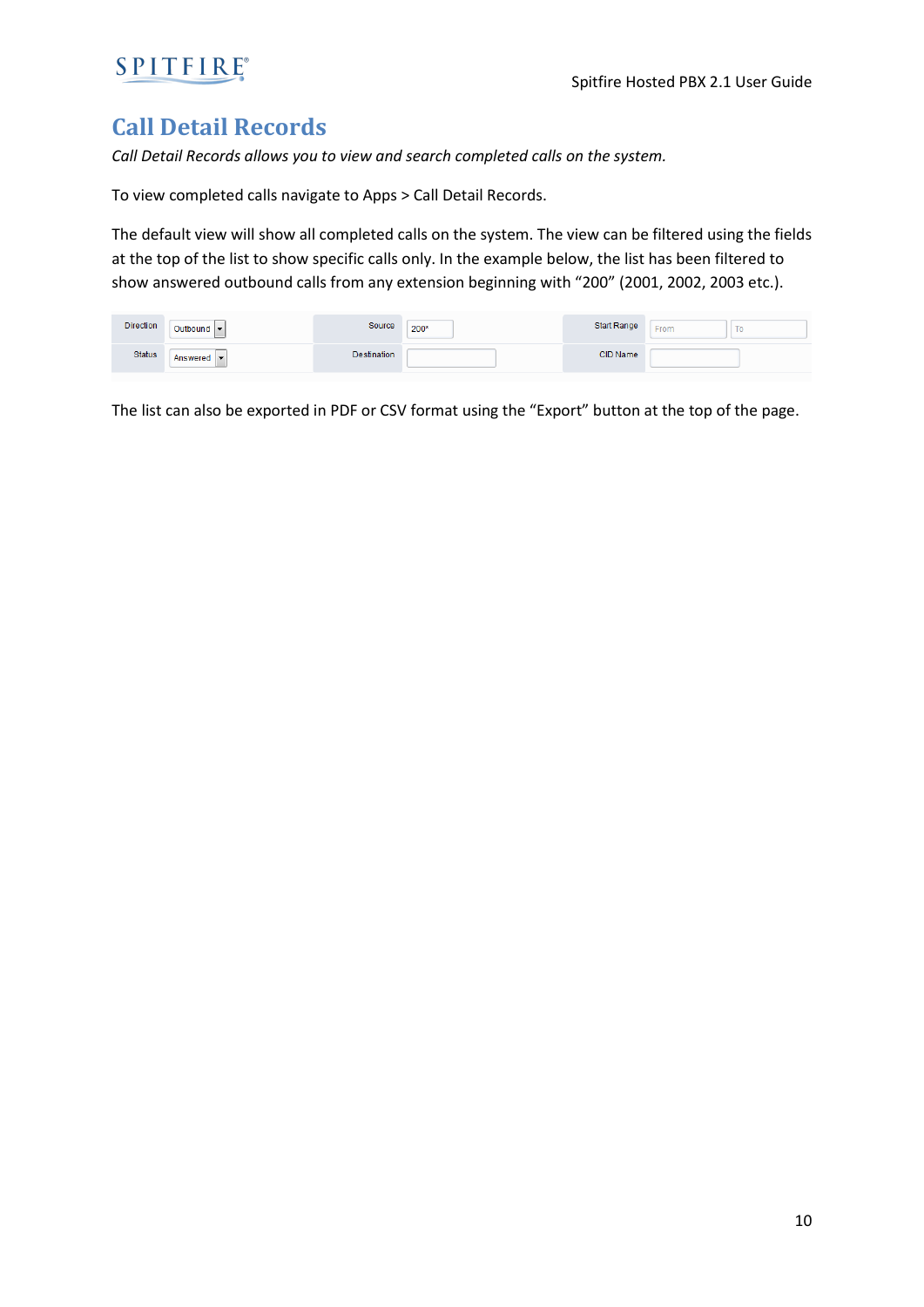### <span id="page-10-0"></span>**Operator Panel**

*The Operator Panel provides an overview of each extension's current status.* 

To view the current status of each extension navigate to Apps > Operator Panel.

The Operator Panel will show whether each extension is on a call, whether the call is inbound or outbound and to/from what number, and whether the extension has enabled Do Not Disturb.

If an extension is also an agent, the icon will change colour according to their agent status. Extensions that have not changed their status (DND on/off) will remain grey.

Green = "Available"

Red = "Do Not Disturb"

Grey = "No status set"

| <b>Operator Panel</b>  |              |      |                     |         |
|------------------------|--------------|------|---------------------|---------|
| Bob (2001)             | Alice (2002) | 2003 | 2004<br>02075013030 | 0:00:01 |
| <b>Group VM (5000)</b> |              |      |                     |         |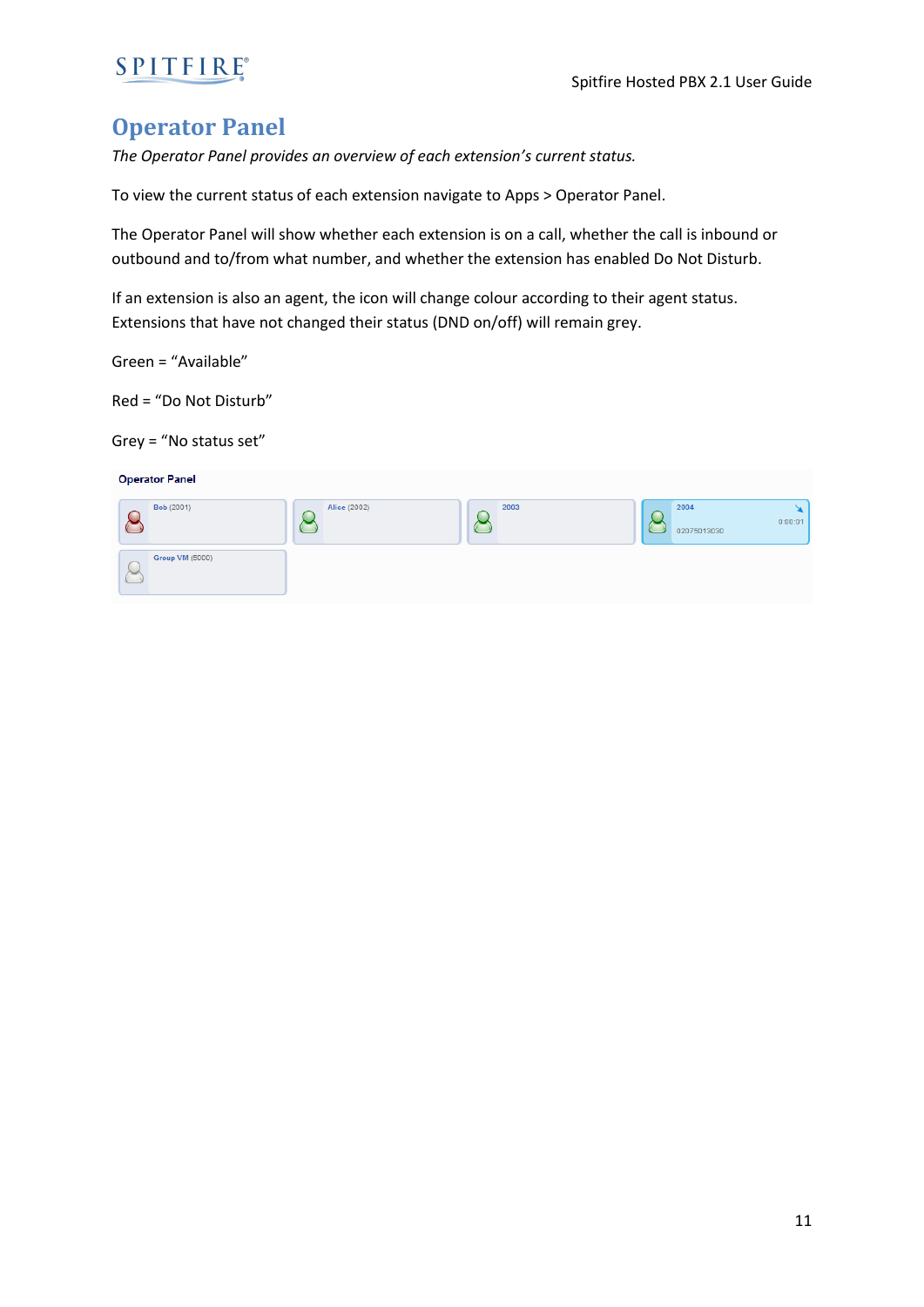

### <span id="page-11-0"></span>**Recordings**

*Recordings allows the management of existing system recordings.* 

To manage recorded greetings navigate to Apps > Recordings.

Each existing recordings name and filename can be changed, and they can also be listened to and downloaded.

To create a new recording, dial \*732 and follow the instructions. Any new recordings will appear on this page.

| <b>Recordings</b>                                                                               |                  |                                             |                  |                       |  |  |  |  |  |  |  |
|-------------------------------------------------------------------------------------------------|------------------|---------------------------------------------|------------------|-----------------------|--|--|--|--|--|--|--|
| Dial *732 to create a recording, or (for best results) upload a 16bit 8khz/16khz mono WAV file. |                  |                                             |                  |                       |  |  |  |  |  |  |  |
| <b>Recording Name</b>                                                                           | <b>File Name</b> | <b>Tools</b>                                | <b>File Size</b> | <b>Uploaded</b>       |  |  |  |  |  |  |  |
| recording0.wav                                                                                  | recording0.wav   | $\blacktriangleright$ $\blacktriangleright$ | 21.29 KB         | Apr 25, 2018 14:01:16 |  |  |  |  |  |  |  |
| recording10.wav                                                                                 | recording10.wav  |                                             | 44.00 B          | Apr 25, 2018 13:58:06 |  |  |  |  |  |  |  |
| recording.wav                                                                                   | recording.wav    | $\mathbf{E}$                                |                  |                       |  |  |  |  |  |  |  |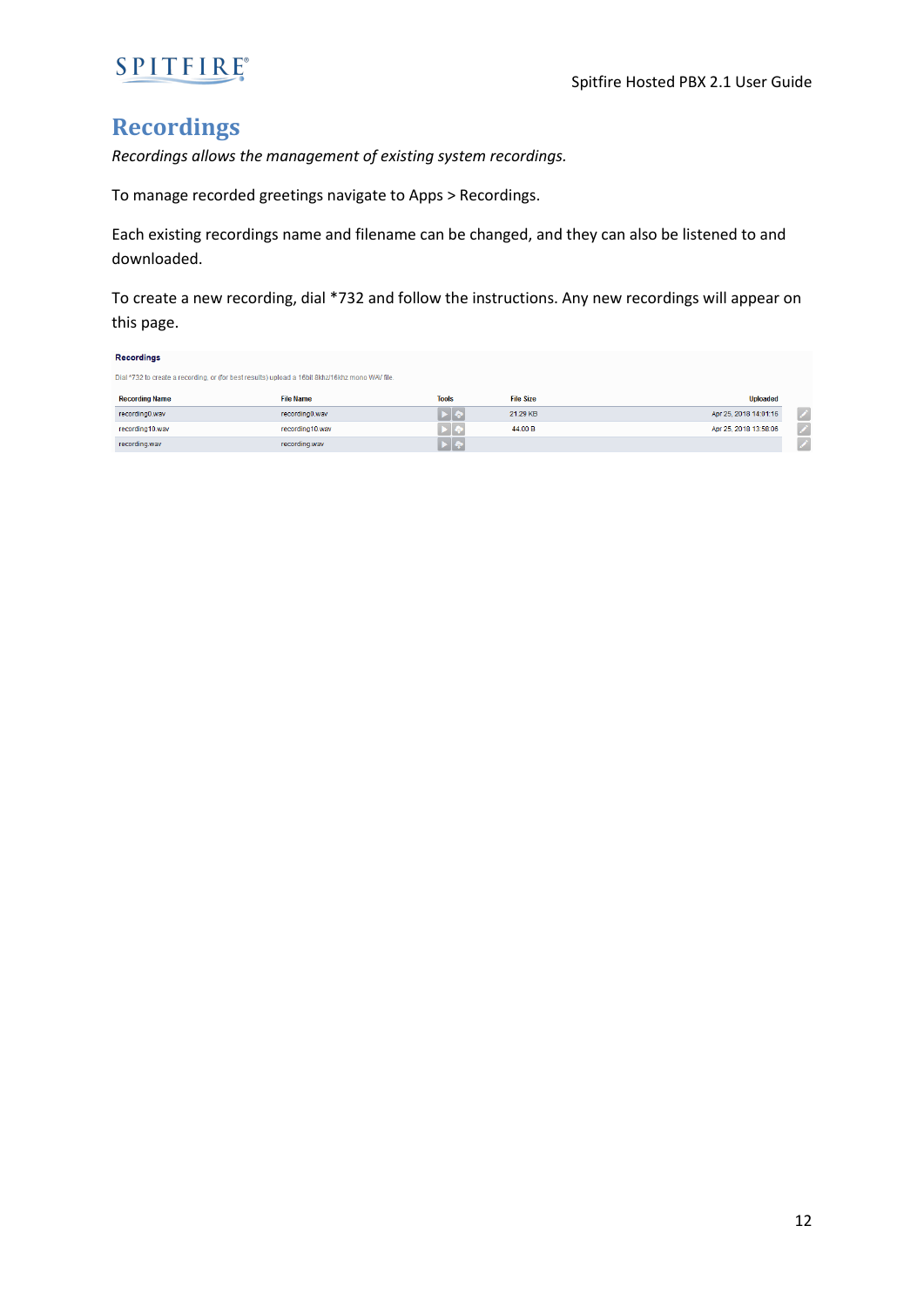<span id="page-12-0"></span>**Status**

### <span id="page-12-1"></span>**Active Call Center**

*Active Call Center provides a live overview of configured call center queues.*

To view live call center queues, navigate to Status > Active Call Center and select the queue you wish to view.

The page will show the agent information of each agent that is a member of the queue, including queue call stats and current status. Below the agent status is the current queue which will show calls currently in the queue as well as abandoned calls for the configured amount of time under the queue configuration.

| <b>Agents</b> | A current list of agents is below.                                       |               |              |                      |               |                 |                   |                   |                      |                                  |
|---------------|--------------------------------------------------------------------------|---------------|--------------|----------------------|---------------|-----------------|-------------------|-------------------|----------------------|----------------------------------|
| <b>Name</b>   | <b>Extension</b>                                                         | <b>Status</b> | <b>State</b> | <b>Status Change</b> | <b>Missed</b> | <b>Answered</b> | <b>Tier State</b> | <b>Tier Level</b> | <b>Tier Position</b> | <b>Options</b>                   |
| 2001          | 2001                                                                     | Logged Out    | Waiting      | 0:17:04              | $\mathbf{0}$  | $\mathbf{0}$    | Ready             | $\mathbf{0}$      |                      | Call                             |
| 2003          | 2003                                                                     | Available     | Waiting      | 20:26:32             | $\bullet$     | 6               | Ready             | $\mathbf{0}$      | $\overline{2}$       | Call                             |
| 2004          | 2004                                                                     | Available     | Waiting      | 20:26:32             | $\mathbf{0}$  | $\overline{2}$  | Ready             | $\mathbf{0}$      | 3                    | Call                             |
|               |                                                                          |               |              |                      |               |                 |                   |                   |                      |                                  |
|               | Queue: Support-Queue<br>A current list of callers in the queue is below. |               |              |                      |               |                 |                   |                   |                      | Waiting: 0 Trying: 0 Answered: 0 |
| <b>Time</b>   |                                                                          | <b>Name</b>   |              | <b>Number</b>        |               |                 | <b>Status</b>     |                   | Agent                |                                  |
|               |                                                                          |               |              |                      |               |                 |                   |                   |                      |                                  |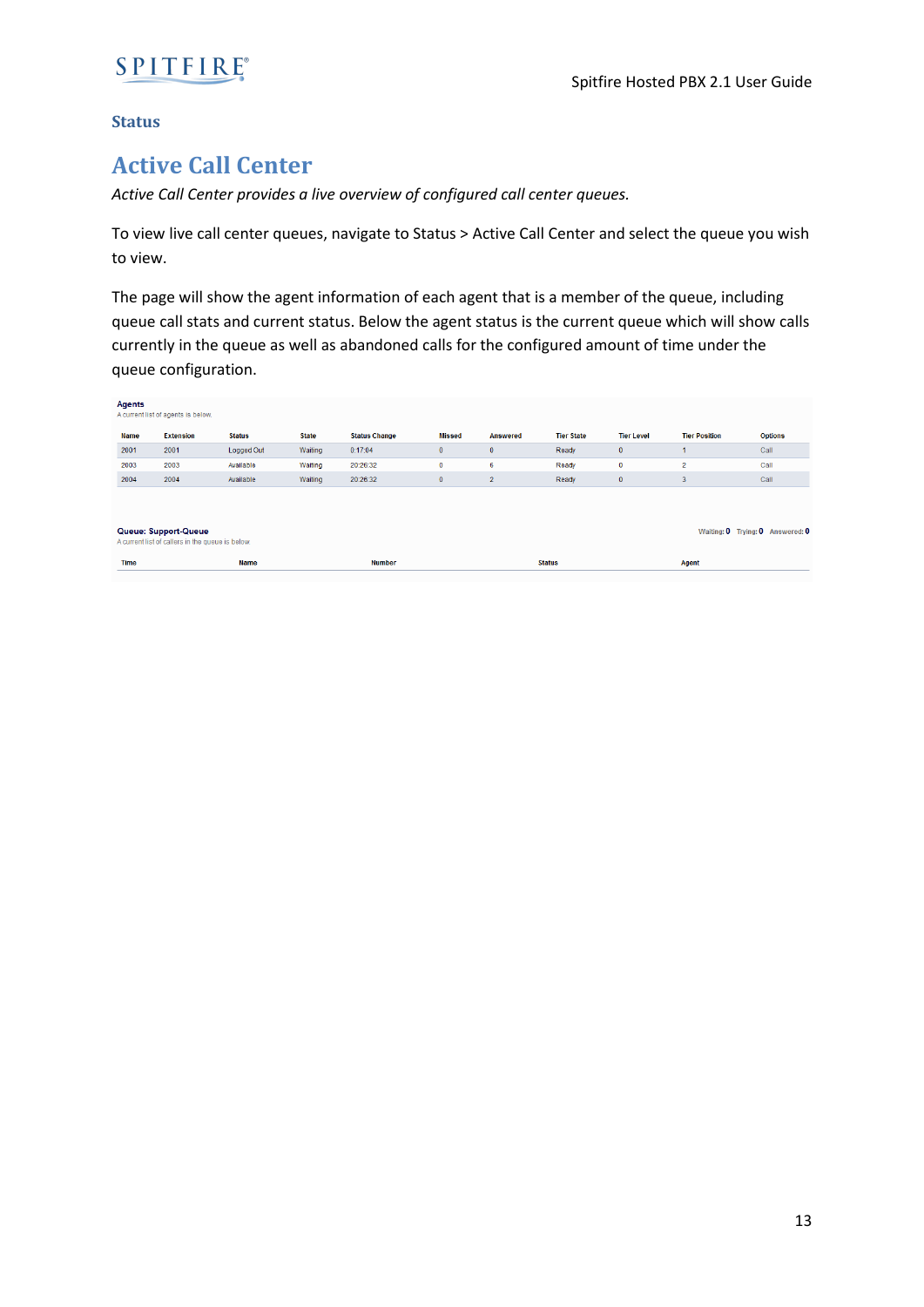

### <span id="page-13-0"></span>**Active Calls**

*Active Calls provides a live overview of all currently active calls on the system.*

To view active calls navigate to Status > Active Calls.

|                                                         | <b>Active Calls (4)</b> |               |                 |             |            |                                          |                       |  |  |  |  |  |  |  |  |
|---------------------------------------------------------|-------------------------|---------------|-----------------|-------------|------------|------------------------------------------|-----------------------|--|--|--|--|--|--|--|--|
| Use this to monitor and interact with the active calls. |                         |               |                 |             |            |                                          |                       |  |  |  |  |  |  |  |  |
| Profile                                                 | Created                 | <b>Number</b> | <b>CID Name</b> | CID Number  | Dest       | Application                              | Read / Write Codec    |  |  |  |  |  |  |  |  |
| internal                                                | 2018-05-09 10:41:34     | 2001          | 2001            | 2001        | 0800500005 | bridge:sofia/gateway/Primary/0800500005  | PCMA:8000 / PCMA:8000 |  |  |  |  |  |  |  |  |
| external                                                | 2018-05-09 10:41:34     | 0800500005    | 2001            | 1887377921  | 0800500005 |                                          | PCMA:8000 / PCMA:8000 |  |  |  |  |  |  |  |  |
| external                                                | 2018-05-09 10:41:58     | 02075013030   | 02075013030     | 02075013030 | 2004       | bridge:user/2004@example.spitfiretsp.net | PCMA:8000 / PCMA:8000 |  |  |  |  |  |  |  |  |
| internal                                                | 2018-05-09 10:41:58     | 2004          | 02075013030     | 02075013030 | 2004       |                                          | : I:                  |  |  |  |  |  |  |  |  |

Note that an external call will have 2 legs – the internal leg from the handset to the system, and the external call from the system out to the network. Likewise, an extension-to-extension call will also show 2 legs.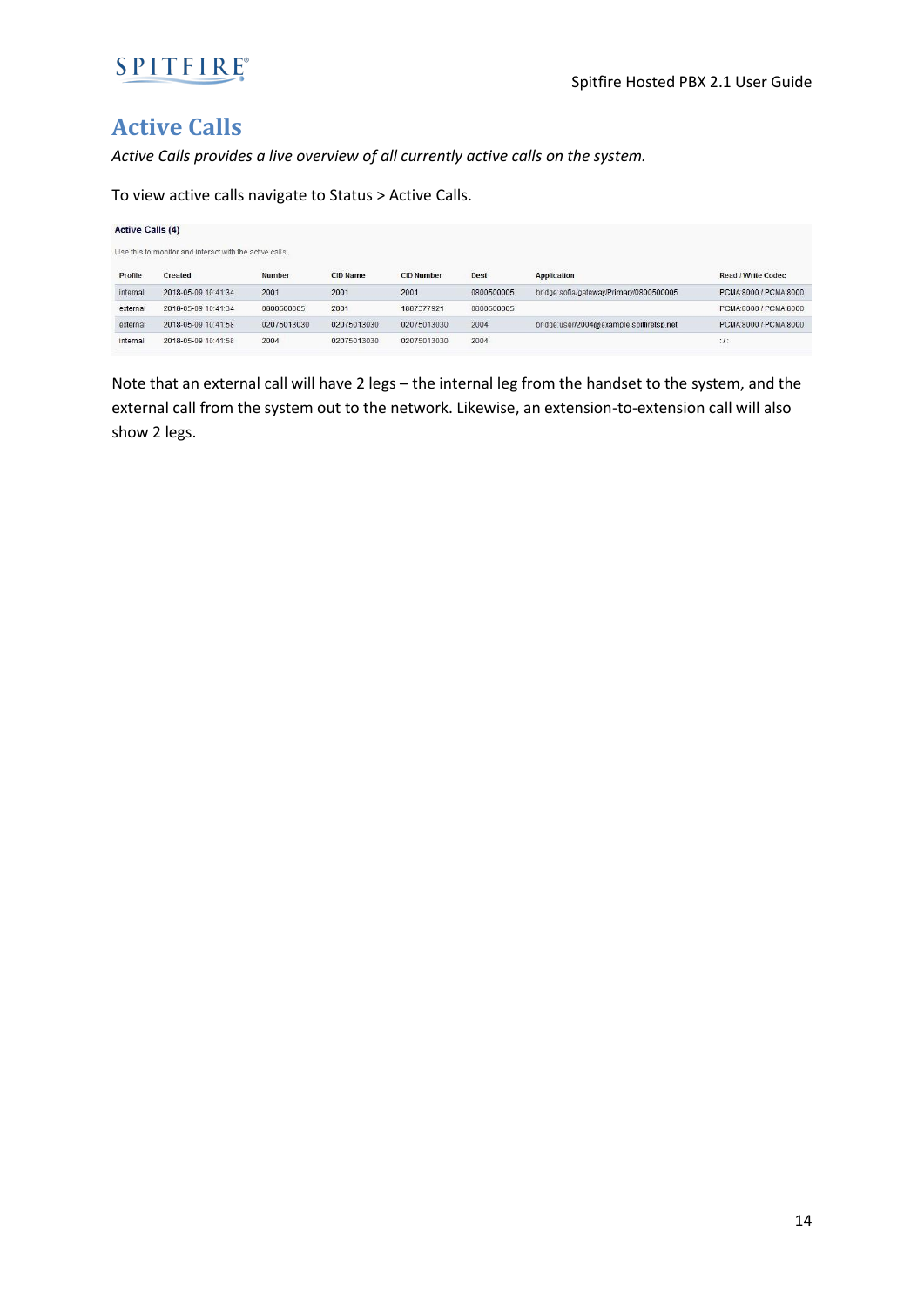

### <span id="page-14-0"></span>**Active Conferences**

*Active Conferences provides a live overview of currently active conference rooms on the system.*

To view an active conference room, navigate to Status > Active Conferences and click on the room you wish to view.

When viewing the active conference room, you can see the connected members and who is currently speaking. There are also controls to mute, deaf or kick each member.

| <b>Members: 2</b> |                   |                     |               |          |                  |                                                    |  |  | LOCK MUTE ALL END CONFERENCE |  |  |
|-------------------|-------------------|---------------------|---------------|----------|------------------|----------------------------------------------------|--|--|------------------------------|--|--|
| <b>CID Name</b>   | <b>CID Number</b> | <b>Capabilities</b> | <b>Joined</b> | Quiet    | <b>Has Floor</b> |                                                    |  |  |                              |  |  |
| 02075013030       | 02075013030       | $D \subset$         | 00:02:14      | 00:00:03 | <b>Yes</b>       | +ENERGY ENERGY +VOL VOL +GAIN GAIN MUTE DEAF KICK  |  |  |                              |  |  |
| 2001              | 2001              | D C                 | 00:04:48      | 00:00:03 | <b>No</b>        | +ENERGY -ENERGY +VOL VOL +GAIN GAIN MUTE DEAF KICK |  |  |                              |  |  |